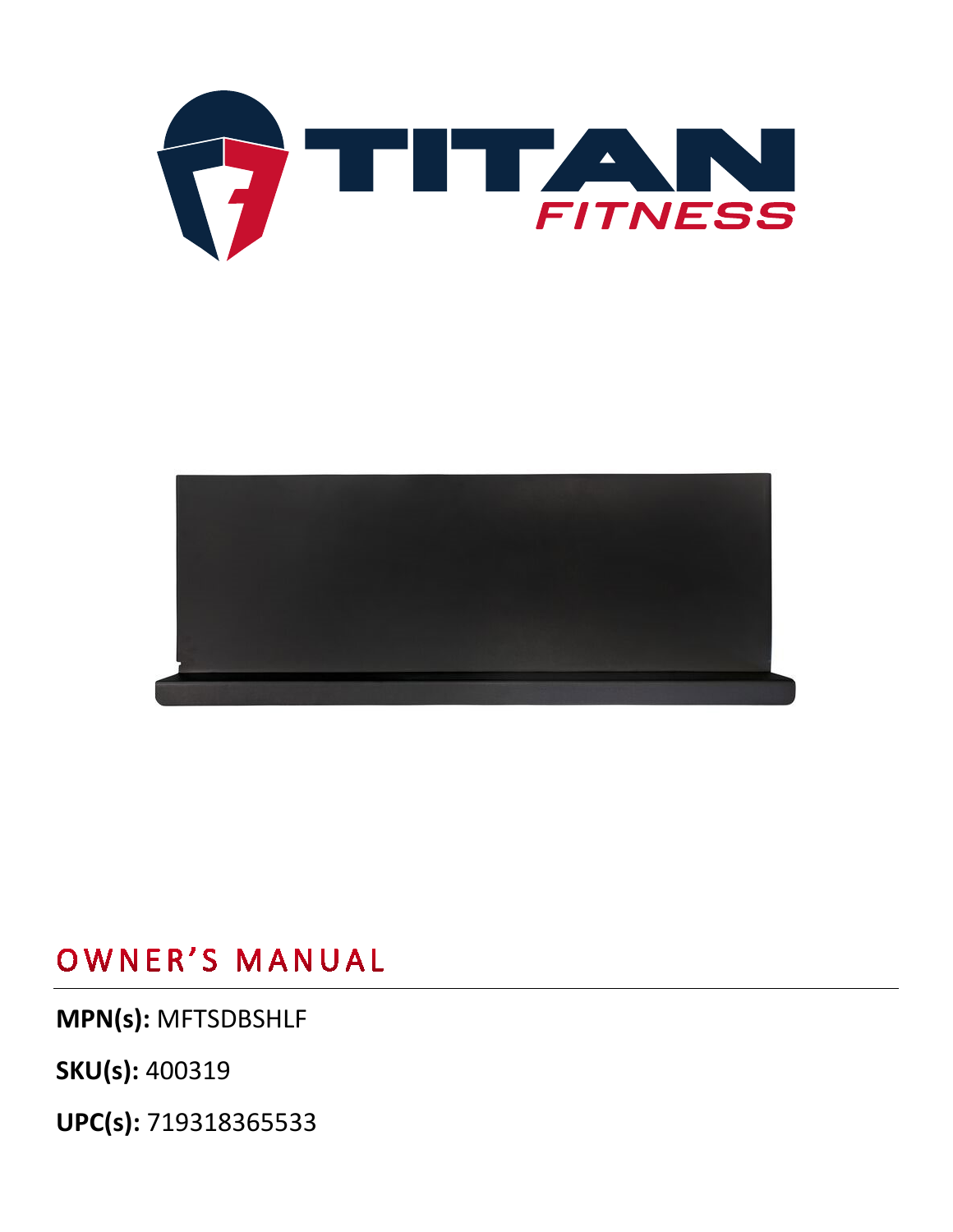## MFTSDBSHLF - DUMBBELL SHELF



| KEY | <b>BOX</b> | <b>DESCRIPTION</b>                          |  |
|-----|------------|---------------------------------------------|--|
|     |            | 42-in Dumbbell Tray for Mass Storage System |  |